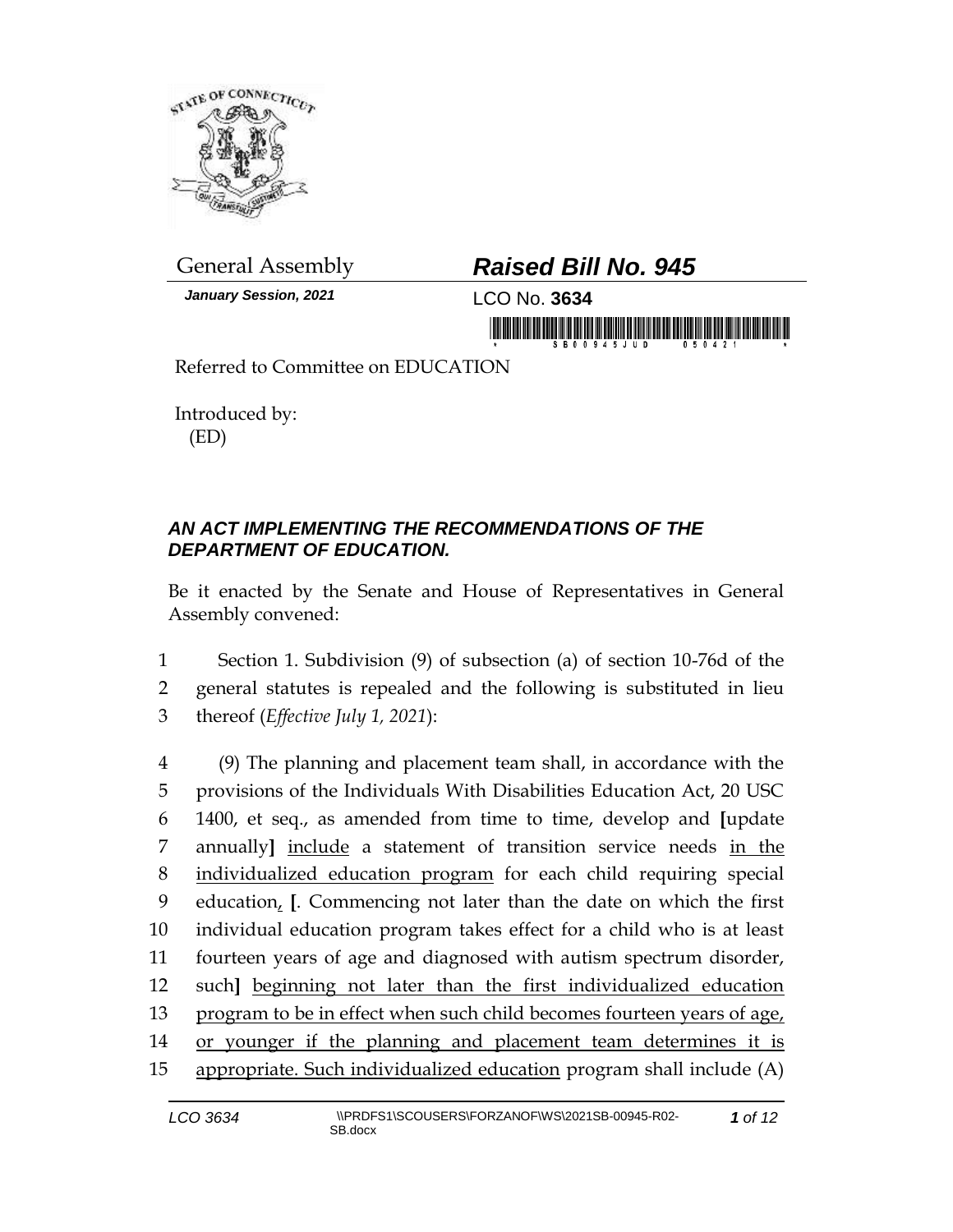appropriate measurable postsecondary goals based upon age- appropriate transition assessments related to training, education, employment and, where appropriate, independent living skills; and (B) the transition services, including courses of study, needed to assist **[**a**]** such child in reaching those goals. **[**The individual**]** Such individualized education program shall be updated annually thereafter in accordance with the provisions of this subdivision. Nothing in this subdivision shall be construed as requiring the Department of **[**Rehabilitation**]** Aging and Disability Services to lower the age of transitional services for a child with disabilities from sixteen to fourteen years of age.

 Sec. 2. Section 10-145h of the general statutes is repealed and the following is substituted in lieu thereof (*Effective July 1, 2021*):

 (a) On and after July 1, **[**2015**]** 2021, the State Board of Education shall require an applicant for certification as a bilingual education teacher to demonstrate written competency in English and written and oral competency in the other language of instruction as a condition of certification **[**.**]** as follows: (1) Written competency in English shall be demonstrated by (A) successful passage of the essential skills test approved by the State Board of Education, **[**. Written**]** or (B) a bachelor's degree, or its equivalent, from a regionally accredited institution of higher education in which the language of instruction is English, and (2) written competency in the other language shall be demonstrated (A) on an examination, if available, of comparable difficulty as specified by the Department of Education, or (B) a bachelor's degree, or its equivalent, 40 from a regionally accredited institution of higher education in which the language of instruction is in the other language. If such an examination is not available, competency shall be demonstrated by an appropriate alternative method as specified by the department. Oral competency in the other language shall be demonstrated by an appropriate method specified by the Department of Education.

 (b) On and after July 1, 2015, the State Board of Education shall require persons seeking to become (1) elementary level bilingual education teachers to meet coursework requirements in elementary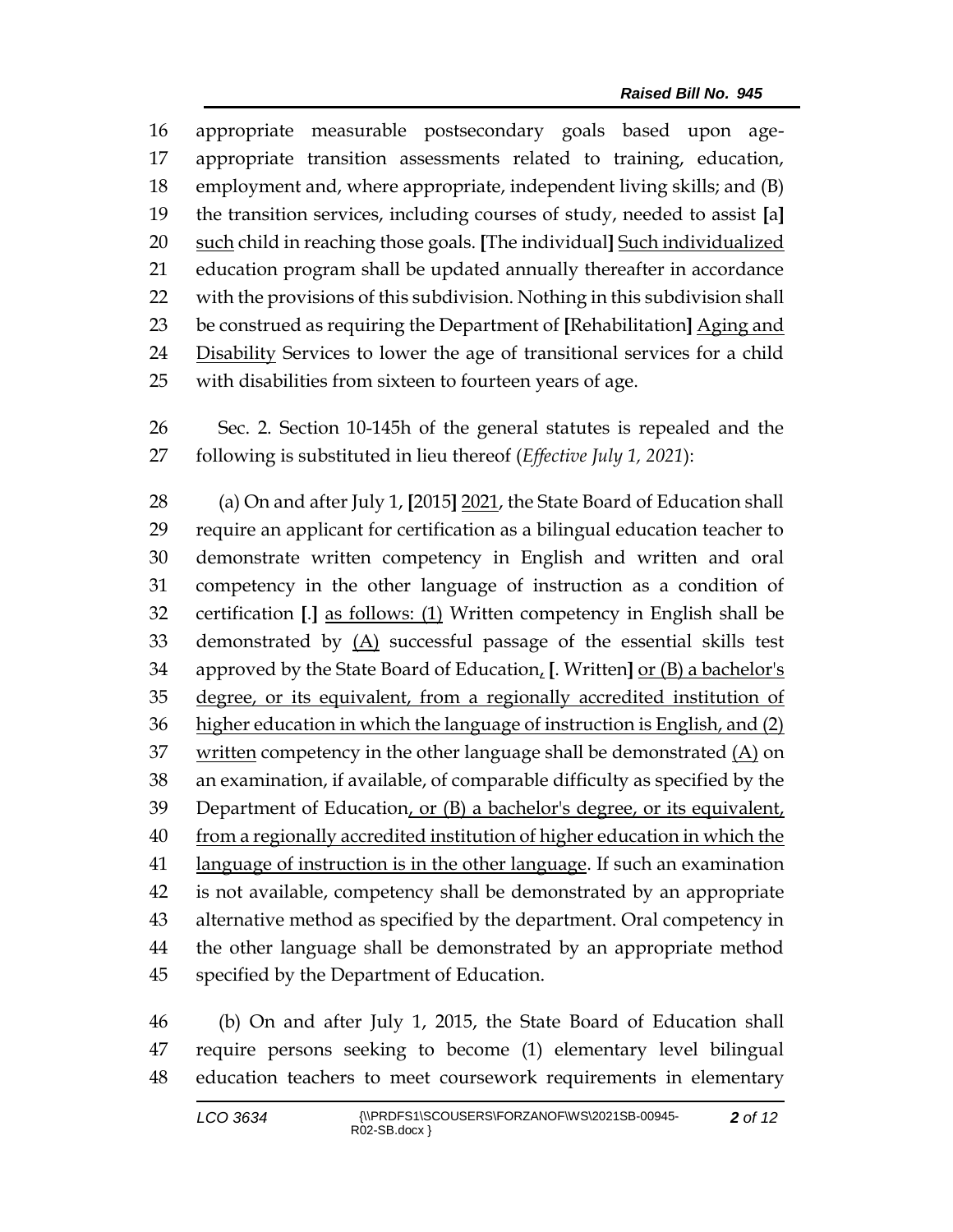education and bilingual education, and (2) secondary level bilingual education teachers to meet coursework requirements in both the subject area they will teach and in bilingual education. The State Board of Education may issue an endorsement in bilingual education to an applicant who has (A) completed coursework requirements in (i) elementary education and bilingual education, or (ii) the subject area they will teach and bilingual education, and (B) successful passage of examination requirements for bilingual education, as approved by the State Board of Education.

 (c) On and after July 1, 2000, the State Board of Education shall require bilingual education teachers holding provisional educator certificates to meet the requirements of this subsection in order to qualify for a professional educator certificate to teach bilingual education. (1) Such bilingual education teachers who teach on the elementary level shall take fifteen credit hours in bilingual education and fifteen credit hours in language arts, reading and mathematics. (2) Such bilingual education teachers who teach on the middle or secondary level shall take fifteen credit hours in bilingual education and fifteen credit hours in the subject matter that they teach. Such professional educator certificate shall be valid for bilingual education and the grade level and content area of preparation.

 (d) On and after July 1, 2021, certification in (1) elementary bilingual education shall be valid for grades kindergarten to nine, inclusive, and (2) middle grades bilingual education shall be valid for grades four to nine, inclusive.

 (e) Not later than January 1, 2022, the Commissioner of Education shall approve guidelines for unique endorsements to authorize the teaching of secondary bilingual humanities and secondary bilingual 77 science, technology, engineering and mathematics courses.

 (f) (1) A certified bilingual education teacher who has completed at least fifteen semester hours of credit in combined content coursework in the humanities shall be eligible to teach secondary humanities courses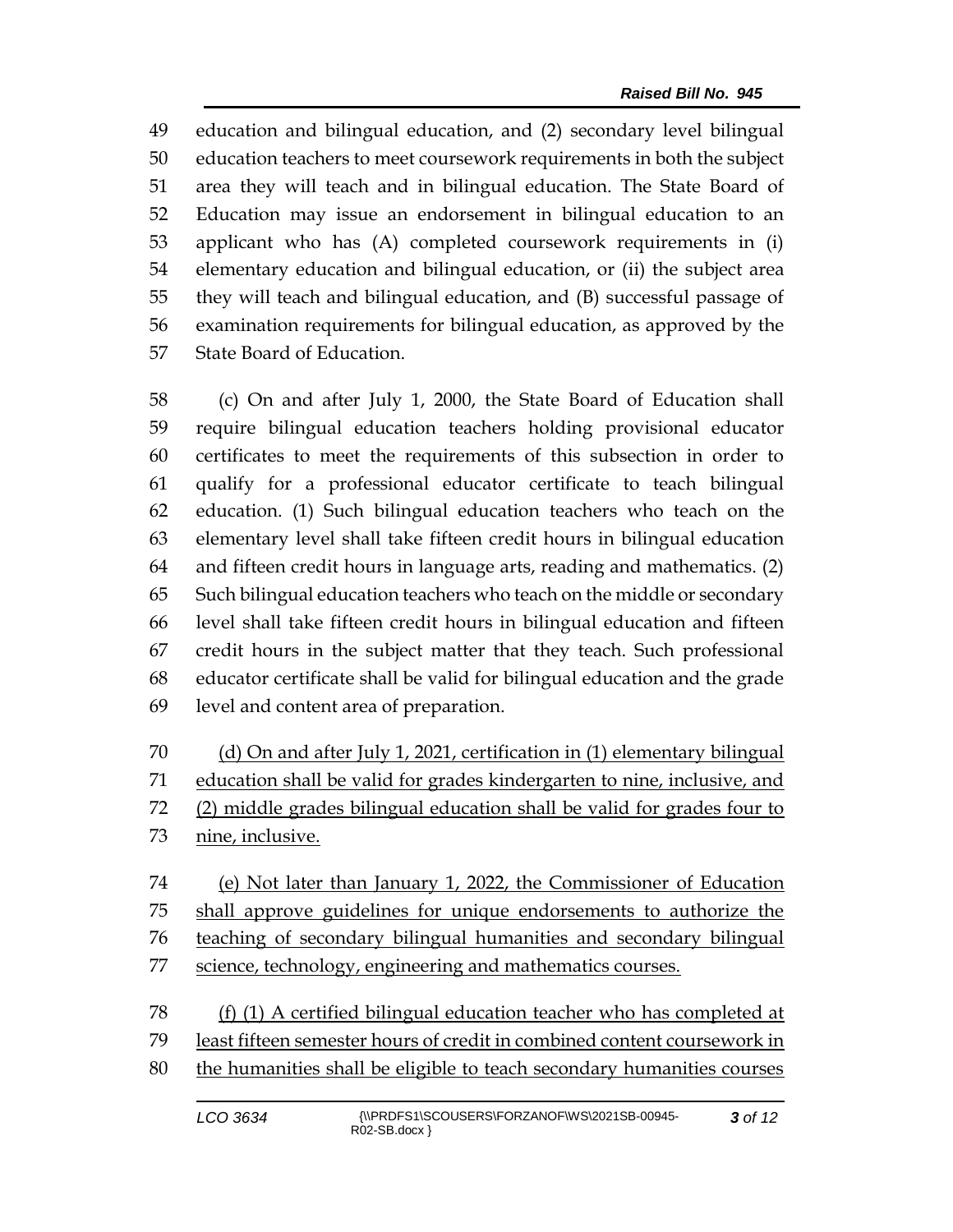in a bilingual education program.

 (2) A certified teacher who does not hold an endorsement in bilingual education shall be eligible to teach secondary humanities courses in a bilingual education program if such teacher completes (A) fifteen semester hours of credit in combined content coursework in the humanities, and (B) the required coursework and testing for a bilingual endorsement under this section.

 (g) (1) A certified bilingual education teacher who has completed at least fifteen semester hours of credit in combined content coursework in the fields of science, technology, engineering or mathematics shall be eligible to teach secondary courses in such fields in a bilingual education program.

 (2) A certified teacher who does not hold an endorsement in bilingual education shall be eligible to teach secondary science, technology, engineering or mathematics courses in a bilingual education program if such teacher completes (A) fifteen semester hours of credit in combined content coursework in the fields of science, technology, engineering or mathematics, and (B) the required coursework and testing for a bilingual endorsement under this section.

 Sec. 3. Section 10-145m of the general statutes is repealed and the following is substituted in lieu thereof (*Effective July 1, 2021*):

 (a) The State Board of Education, upon receipt of a proper application, shall issue a resident teacher certificate to any applicant in the certification endorsement areas of elementary education, middle grades education, secondary academic subjects, special subjects or fields, special education, early childhood education and administration and supervision, who (1) holds a bachelor's degree from an institution of higher education accredited by the Board of Regents for Higher Education or Office of Higher Education or regionally accredited, (2) **[**possesses a minimum undergraduate college cumulative grade point average of 3.00, (3)**]** has completed a major or thirty semester hours of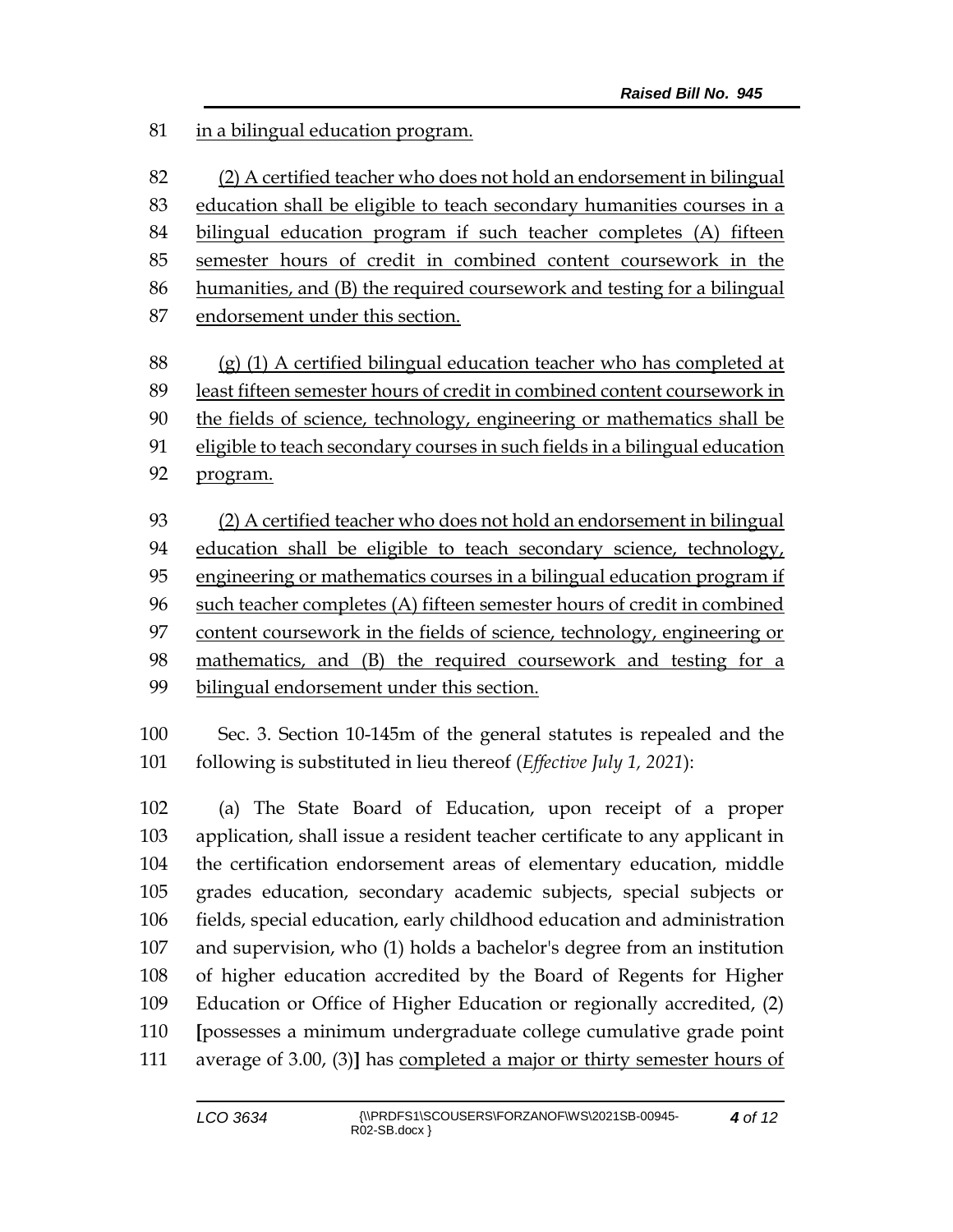content specific credit or achieved a qualifying score, as determined by the State Board of Education, on the appropriate State Board of Education approved subject area assessment, and **[**(4)**]** (3) is enrolled in 115 an alternate route to certification program or post-bachelor degree 116 program leading to educator certification, approved by the State Board of Education, that meets the guidelines established by the **[**No Child Left Behind Act, P.L. 107-110**]** Every Student Succeeds Act, P.L. 114-95.

 (b) Each such resident teacher certificate shall be valid for two years, and may be extended by the Commissioner of Education for an additional one year for good cause upon the request of the superintendent of schools for the school district employing such person.

 (c) During the period of employment in a public school, a person holding a resident teacher certificate shall be the teacher of record and be under the supervision of the superintendent of schools or of a principal, administrator or supervisor designated by such superintendent who shall regularly observe, guide and evaluate the performance of assigned duties by such holder of a resident teacher certificate.

 (d) Notwithstanding the provisions of subsection (a) of section 10- 145b, on and after July 1, 2009, the State Board of Education, upon receipt of a proper application, shall issue an initial educator certificate, which shall be valid for three years, to any person who (1) successfully completed an alternate route to certification program, approved by the State Board of Education, that meets the guidelines established by the No Child Left Behind Act, P.L. 107-110, (2) taught successfully as the teacher of record while holding a resident teacher certificate, and (3) meets the requirements established in subsection (b) of section 10-145f.

 Sec. 4. Subsection (a) of section 10-221d of the general statutes is repealed and the following is substituted in lieu thereof (*Effective from passage*):

(a) As used in this section and sections 10-232b and 10-232c, "eligible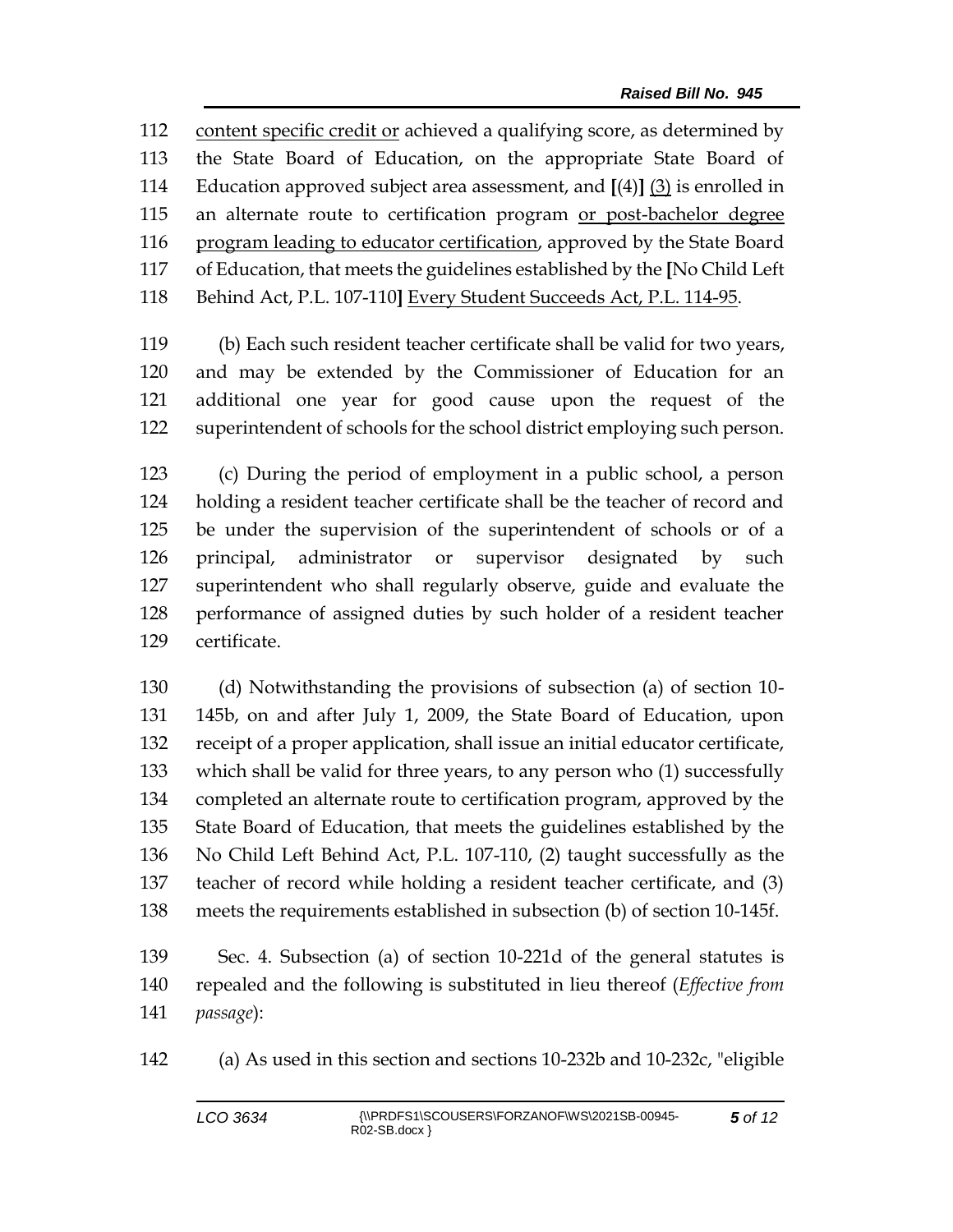school operator" means a school or school district authorized to receive national criminal history record information from the Federal Bureau of Investigation pursuant to P.L. 92-544, and shall include a local or regional board of education, the Technical Education and Career System **[**, the governing council of a state or local charter school, a cooperative arrangement pursuant to section 10-158a**]** and an interdistrict magnet school operator other than an operator who is a third-party not-for-profit corporation approved by the Commissioner of Education.

 Sec. 5. Subsection (a) of section 10-232a of the general statutes is repealed and the following is substituted in lieu thereof (*Effective from passage*):

 (a) As used in this section and sections 10-232b and 10-232c, "nongovernmental school operator" means an operator of an interdistrict magnet school that is a third-party not-for-profit corporation approved by the Commissioner of Education, the governing council of a state or local charter school, an endowed or incorporated academy approved by the State Board of Education pursuant to section 10-34, a special education facility approved by the 161 State Board of Education pursuant to section 10-76d<sub>L</sub> as amended by this act, **[**or**]** the supervisory agent of a nonpublic school or a cooperative 163 arrangement pursuant to section 10-158a.

 Sec. 6. Section 10-66rr of the general statutes is repealed and the following is substituted in lieu thereof (*Effective from passage*):

 On and after July 1, 2015, the State Board of Education shall require members of the governing council of a state or local charter school and members of a charter management organization to submit to a records check of the Department of Children and Families child abuse and neglect registry, established pursuant to section 17a-101k, and to state and national criminal history records checks before the state board grants initial certificates of approval for charters pursuant to section 10- 66bb, or before such members may be hired by the governing council of a state or local charter school or charter management organization. The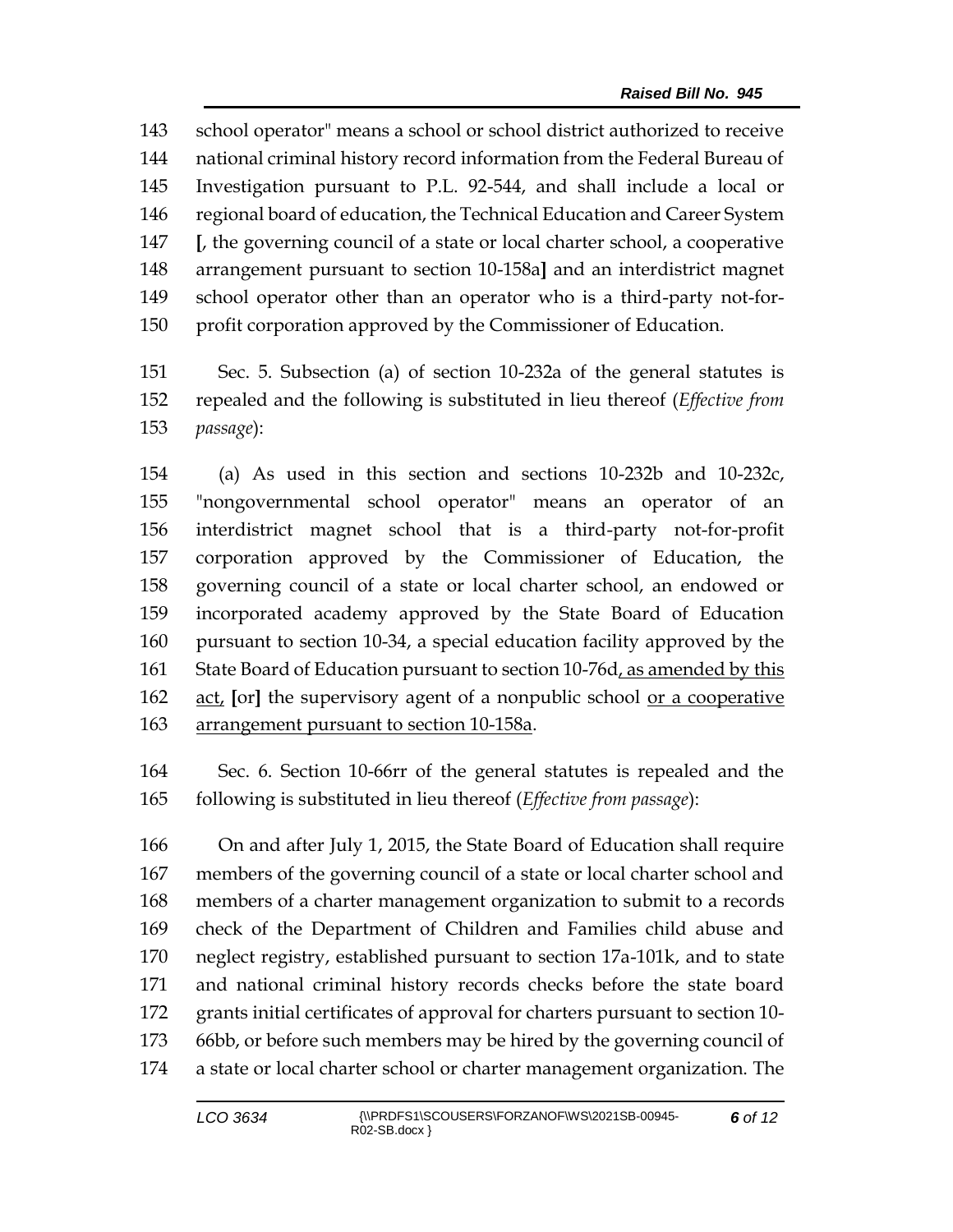governing council of a state or local charter school shall require each contractor doing business with a state or local charter school, who performs a service involving direct student contact, to submit to a records check of the Department of Children and Families child abuse and neglect registry, established pursuant to section 17a-101k, and to state and national criminal history records checks before such contractor begins to perform such service. **[**Any criminal history records checks required under this section shall be conducted in accordance with section 29-17a.**]**

 Sec. 7. (NEW) (*Effective from passage*) (a) The Department of Education may institute a civil action in the Superior Court, or in the United States District Court, where applicable, against any person, firm, corporation, business or combination thereof, including a charter management organization, it believes, or has reason to believe, has misused state funds or has engaged in the misuse of state resources, to enjoin said parties from continuing such conduct within this state and to seek repayment of such funds, as well as damages, on behalf of the state. In such actions the department shall be represented by the Attorney General.

 (b) Upon the institution of such civil action, the Attorney General shall have the right to take the deposition of any witness the Attorney General believes, or has reason to believe, has information relative to the prosecution of such action, upon application made to the Superior Court, notwithstanding the provisions of other statutes limiting depositions. The Attorney General shall also have the right to take such depositions in other states and to utilize the laws of such other states 201 relative to the taking of depositions where allowed by the laws of such states.

 (c) In any case where the misuse of state funds or resources or damages referred to in subsection (a) of this section shall be proven by a fair preponderance of the evidence, the court shall order repayment by any or all defendants of said damages through the Department of Education.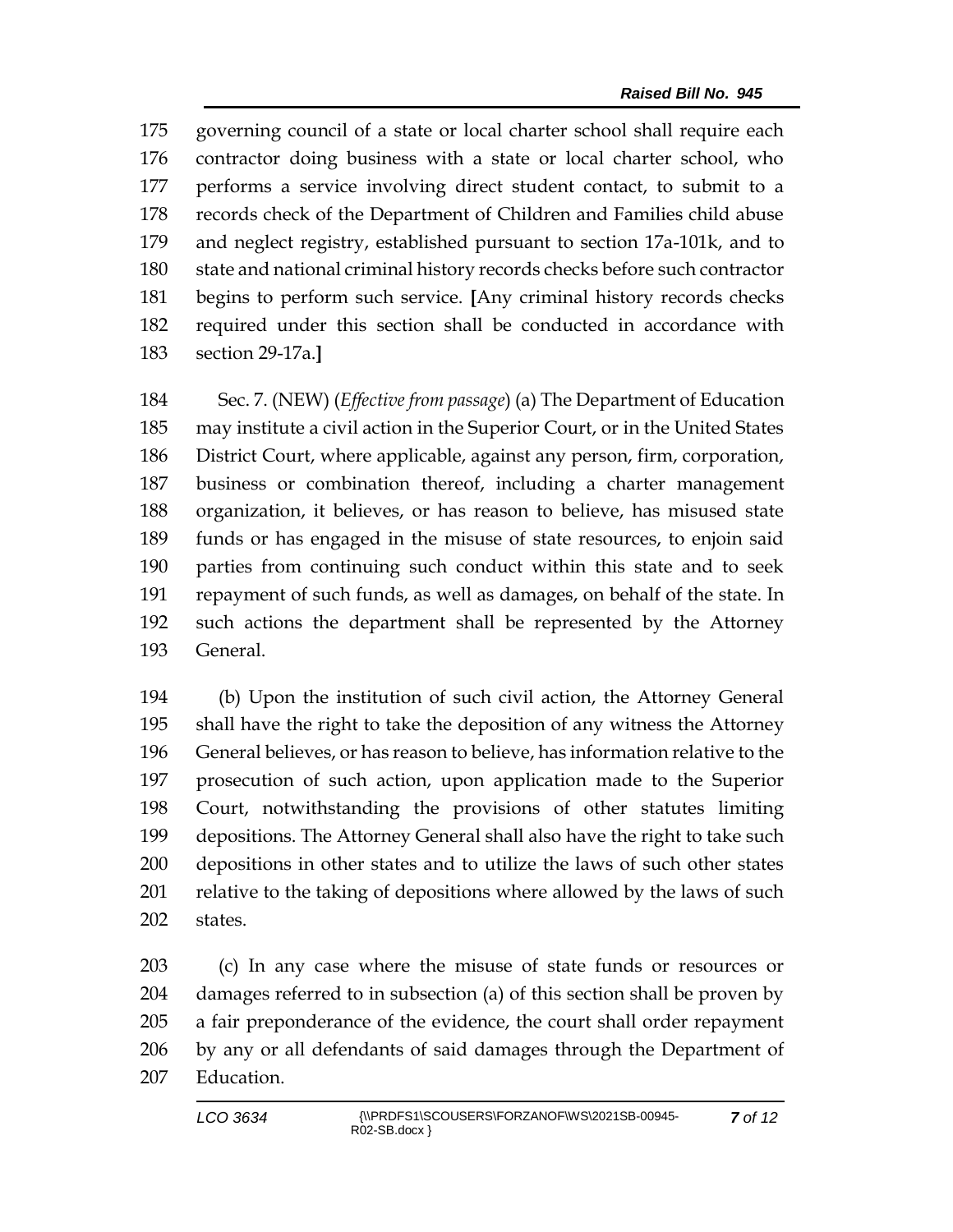(d) The court shall also have the right, in its discretion, to assess treble damages against said defendants.

 Sec. 8. Subsection (c) of section 10-95 of the general statutes is repealed and the following is substituted in lieu thereof (*Effective July 1, 2021*):

 (c) **[**The board and the Commissioner of Education shall jointly recommend a candidate for superintendent of the Technical Education and Career System who shall be appointed as superintendent by the State Board of Education.**]** The superintendent of the Technical Education and Career System shall be hired in accordance with the provisions of section 10-95q. Such superintendent shall be responsible 219 for the operation and administration of the system. The board may enter into cooperative arrangements with local and regional boards of education, private occupational schools, institutions of higher education, job training agencies and employers in order to provide general education, vocational, technical, technological or postsecondary education or work experience. The superintendent, in conjunction with the commissioner, may arrange for training to be provided to the board 226 at such times, and on such matters, as are deemed appropriate to assist the board in the conduct of its business.

 Sec. 9. Section 10-76q of the general statutes is repealed and the following is substituted in lieu thereof (*Effective July 1, 2021*):

 (a) The State Board of Education, in accordance with regulations adopted by said board, shall: (1) Provide the professional services necessary to identify, in accordance with section 10-76a, children requiring special education who are enrolled at a technical education and career school; (2) identify each such child; (3) determine the appropriateness of the technical education and career school for the educational needs of each such child; (4) provide an appropriate educational program for each such child; (5) maintain a record thereof; and (6) annually evaluate the progress and accomplishments of special education programs provided by the Technical Education and Career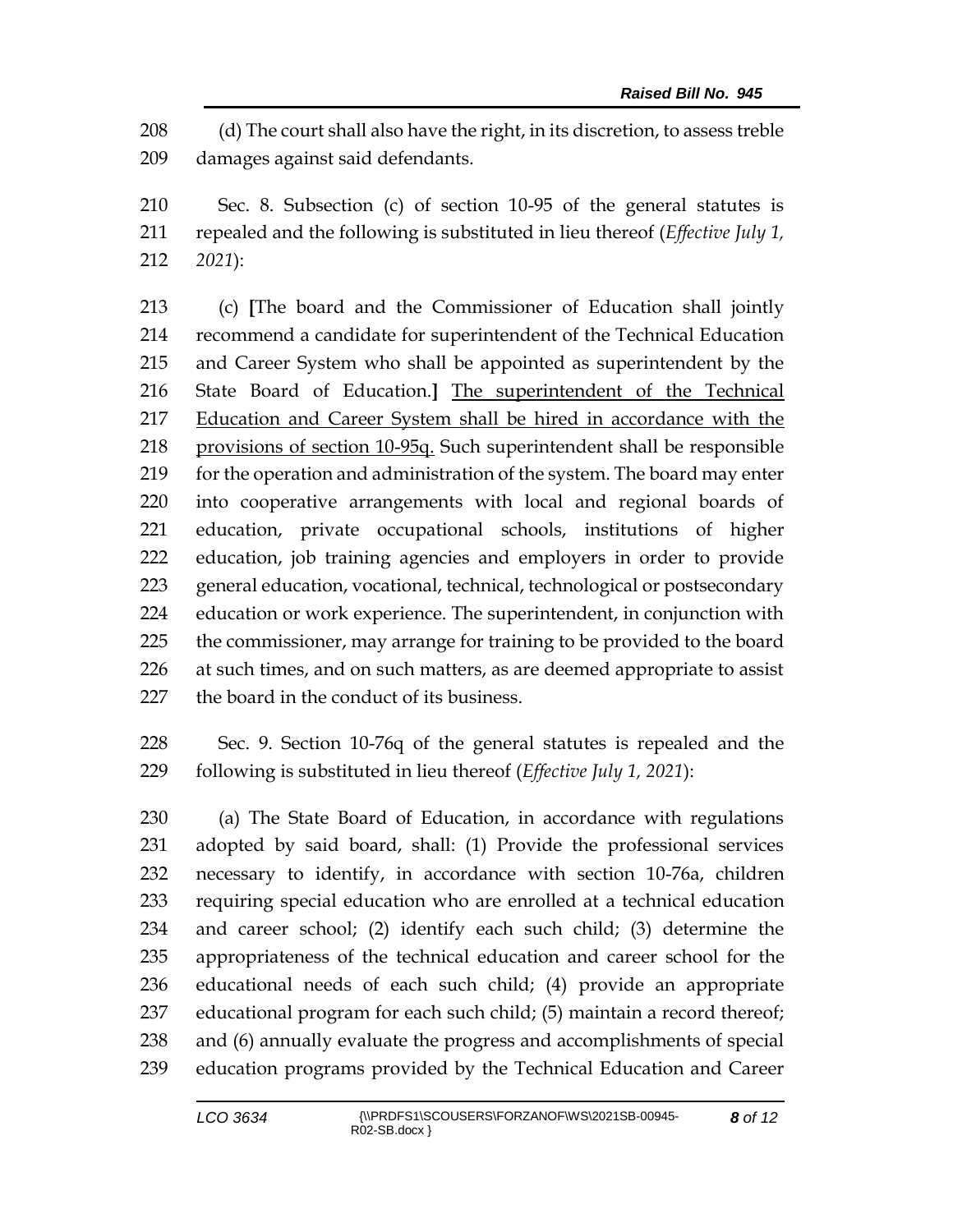System.

 (b) Where it is deemed appropriate that a child enrolled in a technical education and career school receive special education, the parents or guardian of such child shall have a right to the hearing and appeal process as provided for in section 10-76h.

 (c) **[**If a planning and placement team determines that a student requires special education services which preclude such student's participation in the vocational education program offered by a technical education and career school, the student shall be referred to the board of education in the town in which the student resides for the development of an individualized educational program and such board of education shall be responsible for the implementation and financing of such program.**]** Prior to a student's enrollment in a technical education and career school, the local or regional board of education for the town in which such student resides shall convene a planning and placement team meeting. The purpose of such meeting shall be to address such student's transition to such technical education and career school and ensure that such student's individualized education program reflects the current supports and services that such student 259 requires in order to access a free and appropriate public education in the least restrictive environment. A representative from such technical education and career school shall be invited to such meeting.

 Sec. 10. Subsection (g) of section 10-221a of the general statutes is repealed and the following is substituted in lieu thereof (*Effective July 1, 2021*):

 (g) Only courses taken in grades nine to twelve, inclusive, and that are in accordance with the state-wide subject matter content standards, adopted by the State Board of Education pursuant to section 10-4, shall satisfy the graduation requirements set forth in this section, except that a local or regional board of education may grant a student credit (1) toward meeting the high school graduation requirements upon the successful demonstration of mastery of the subject matter content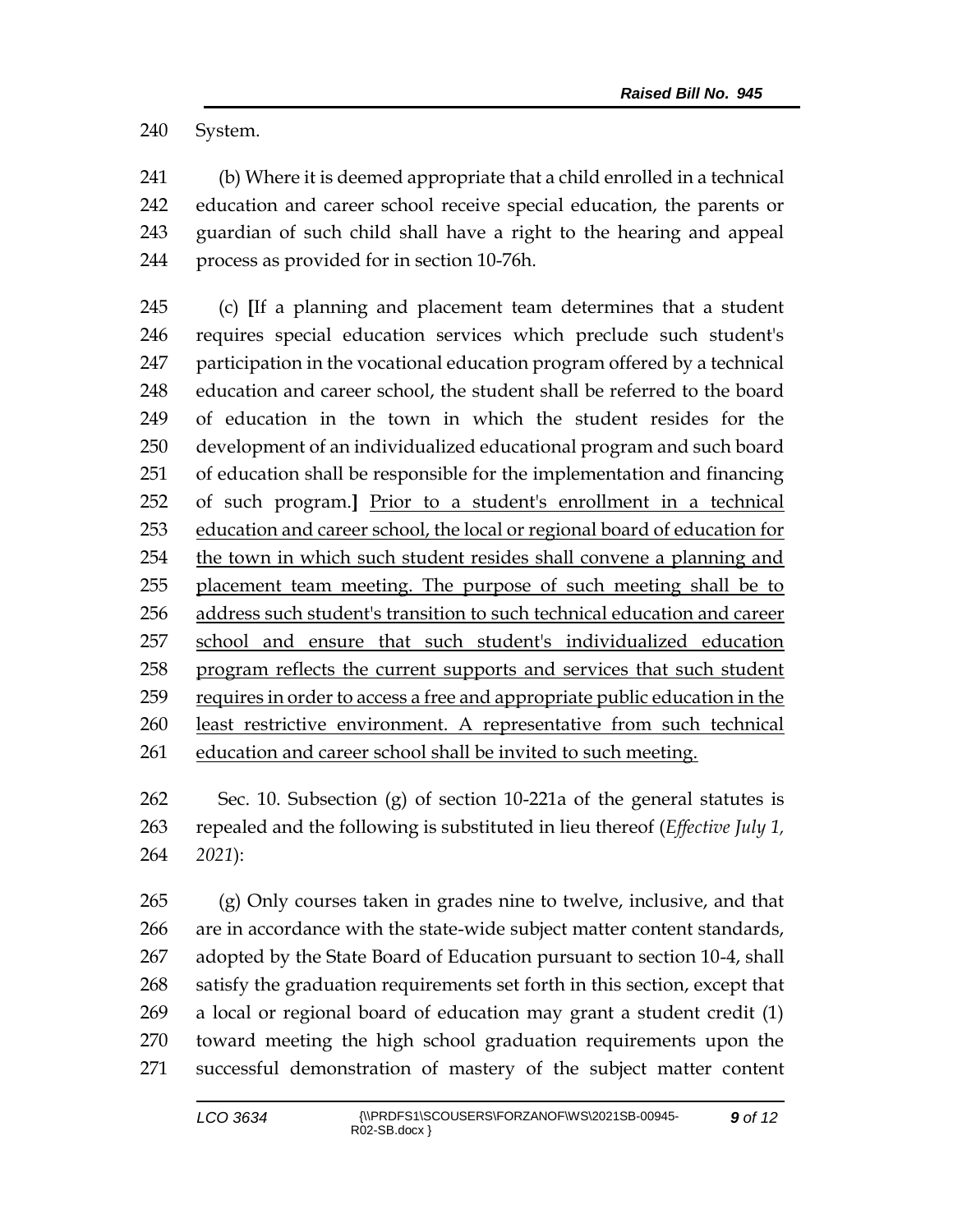described in this section achieved through educational experiences and opportunities that provide flexible and multiple pathways to learning, including cross-curricular graduation requirements, career and technical education, virtual learning, work-based learning, service learning, dual enrollment and early college, courses taken in middle school, internships and student-designed independent studies, provided such demonstration of mastery is in accordance with such state-wide subject matter content standards; (2) toward meeting a specified course requirement upon the successful completion in grade seven or eight of any course, the primary focus of which corresponds directly to the subject matter of a specified course requirement in grades nine to twelve, inclusive; (3) toward meeting the high school graduation requirement upon the successful completion of a world language course (A) in grade six, seven or eight, (B) through on-line coursework, or (C) offered privately through a nonprofit provider, provided such student achieves a passing grade on an examination prescribed, within available appropriations, by the Commissioner of Education and such credits do not exceed four; (4) toward meeting the high school graduation requirement upon achievement of a passing grade on a subject area proficiency examination identified and approved, within available appropriations, by the Commissioner of Education, regardless of the number of hours the student spent in a public school classroom learning such subject matter; (5) toward meeting the high school graduation requirement upon the successful completion of coursework during the school year or summer months at an institution accredited by the Board of Regents for Higher Education or Office of Higher Education or regionally accredited. One three-credit semester course, or its equivalent, at such an institution shall equal one-half credit for purposes of this section; or (6) toward meeting the high school graduation requirement upon the successful completion of on-line coursework, provided the local or regional board of education has adopted a policy in accordance with this subdivision for the granting of credit for on-line coursework. Such a policy shall ensure, at a minimum, that (A) the workload required by the on-line course is equivalent to that of a similar course taught in a traditional classroom setting, (B) the content is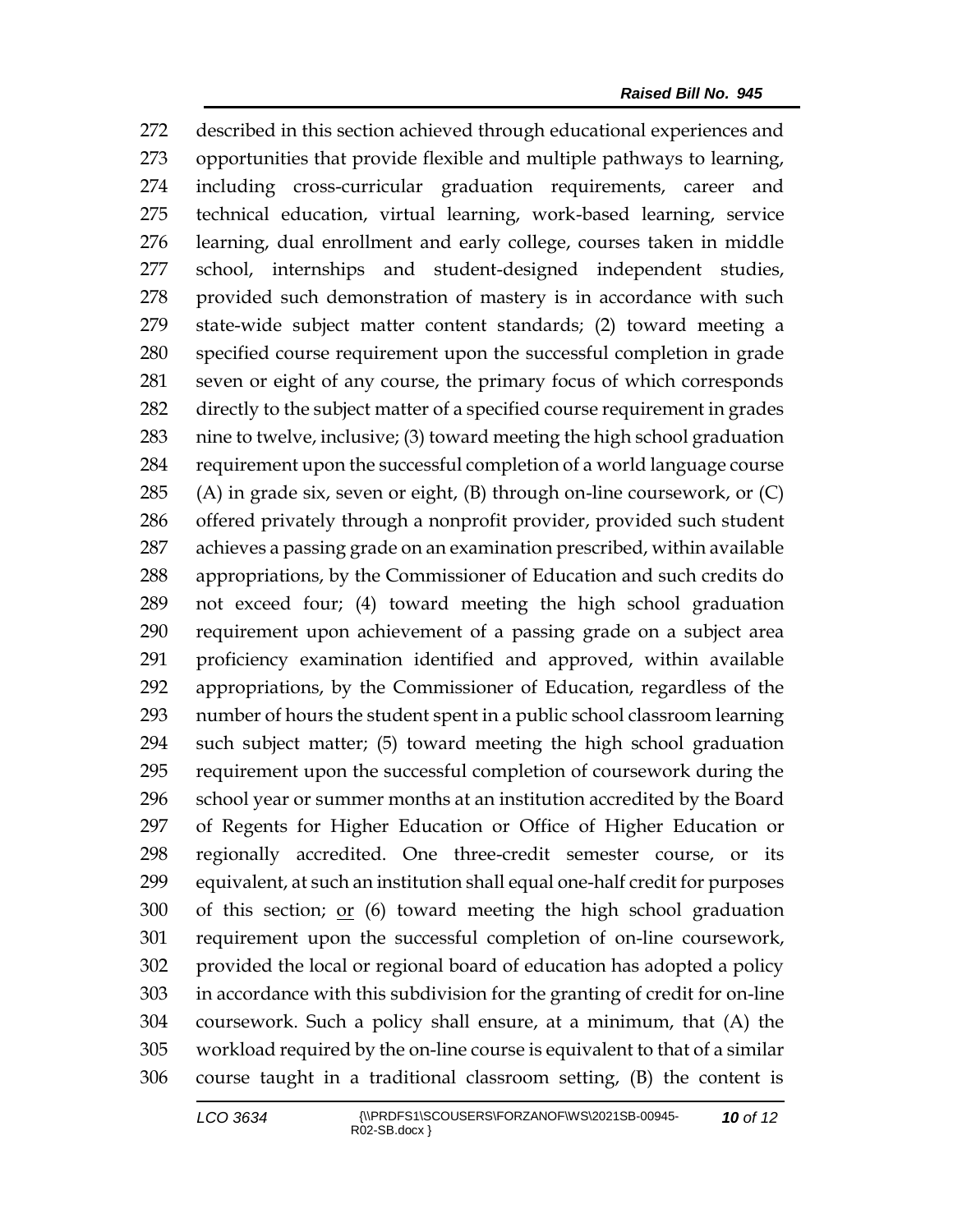rigorous and aligned with curriculum guidelines approved by the State Board of Education, where appropriate, (C) the course engages students and has interactive components, which may include, but are not limited to, required interactions between students and their teachers, participation in on-line demonstrations, discussion boards or virtual labs, (D) the program of instruction for such on-line coursework is planned, ongoing and systematic, and (E) the courses are (i) taught by teachers who are certified in the state or another state and have received training on teaching in an on-line environment, or (ii) offered by institutions of higher education that are accredited by the Board of Regents for Higher Education or Office of Higher Education or regionally accredited. **[**; or (7) toward meeting the high school graduation requirement upon the successful completion of the academic advancement program, pursuant to section 10-5c.**]**

 Sec. 11. Section 10-148b of the general statutes is repealed and the following is substituted in lieu thereof (*Effective July 1, 2021*):

 **[**(a)**]** On or before July 1, 2013, the Commissioner of Education shall create a program of professional development for teachers, as defined in section 10-144d, and principals in scientifically-based reading research and instruction, as defined in section 10-14u. Such program of professional development shall (1) count towards the professional development requirements pursuant to section 10-148a, (2) be based on data collected from student reading assessments, (3) provide differentiated and intensified training in reading instruction for teachers, (4) outline how mentor teachers will train teachers in reading instruction, (5) outline how model classrooms will be established in schools for reading instruction, (6) inform principals on how to evaluate classrooms and teacher performance in scientifically-based reading research and instruction, and (7) be job-embedded and local whenever possible. In the case of any certified individual who is required to complete the reading instruction survey, pursuant to section 10-145r, the program of professional development for such individual shall be designed using the results of such survey, in accordance with said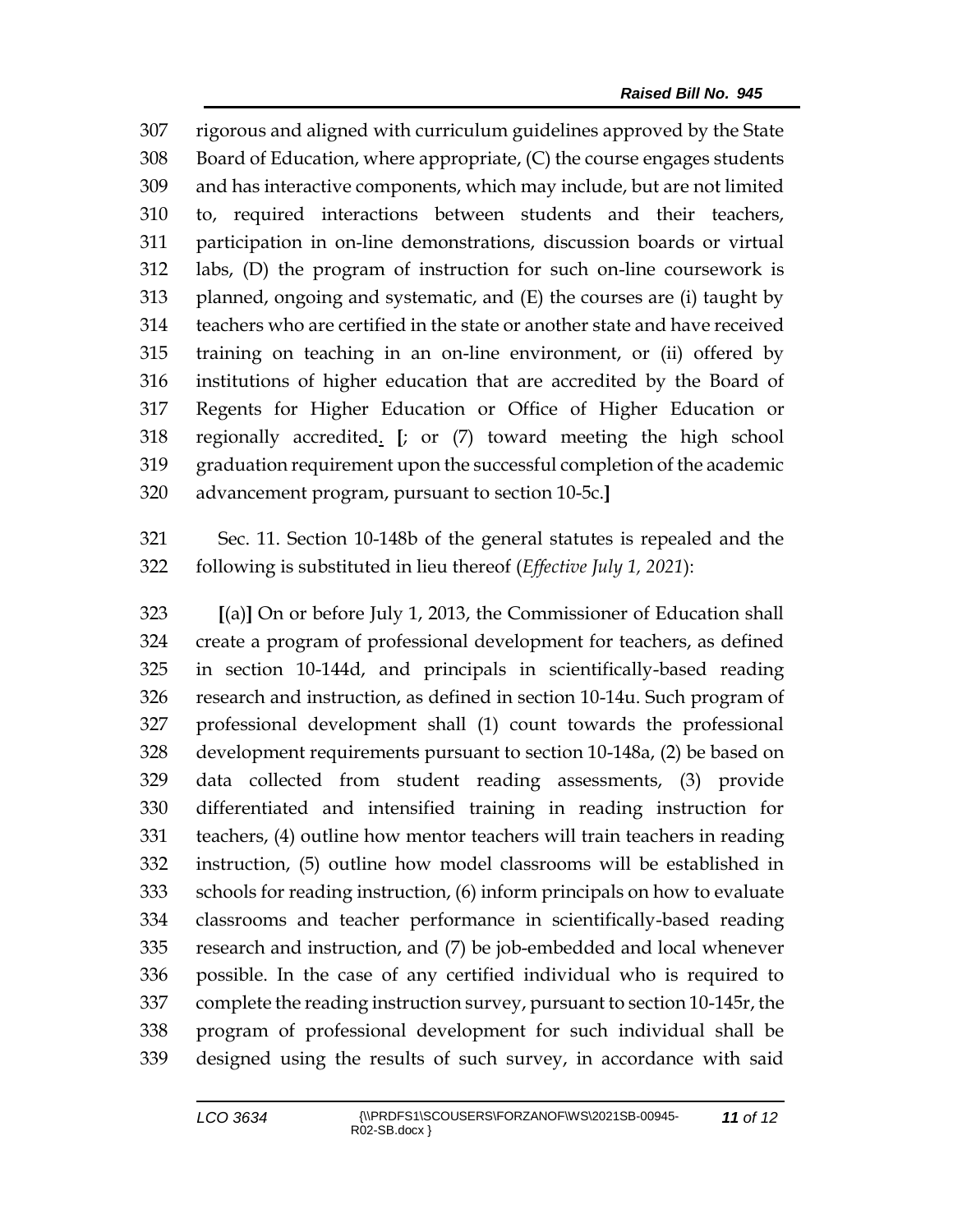340 section 10-145r.

 **[**(b) The Commissioner of Education shall annually review the professional development required under section 10-148a for certified employees who hold a professional educator certificate with an early childhood nursery through grade three or an elementary endorsement and who hold a position requiring such an endorsement. The commissioner shall assess whether such professional development meets the state goals for student academic achievement through implementation of the common core state standards adopted by the State Board of Education, research-based interventions in reading and the Individuals With Disabilities Education Act, 20 USC 1400 et seq., as amended from time to time. The commissioner shall submit such review to the joint standing committee of the General Assembly having cognizance of matters relating to education, in accordance with the provisions of section 11-4a.**]**

355 Sec. 12. Sections 10-3b, 10-5c and 10-10d of the general statutes are 356 repealed. (*Effective July 1, 2021*)

| This act shall take effect as follows and shall amend the following<br>sections: |              |                  |
|----------------------------------------------------------------------------------|--------------|------------------|
| Section 1                                                                        | July 1, 2021 | $10-76d(a)(9)$   |
| Sec. 2                                                                           | July 1, 2021 | 10-145h          |
| Sec. 3                                                                           | July 1, 2021 | 10-145m          |
| Sec. 4                                                                           | from passage | $10-221d(a)$     |
| Sec. 5                                                                           | from passage | $10-232a(a)$     |
| Sec. 6                                                                           | from passage | 10-66rr          |
| Sec. 7                                                                           | from passage | New section      |
| Sec. 8                                                                           | July 1, 2021 | $10-95(c)$       |
| Sec. 9                                                                           | July 1, 2021 | $10-76q$         |
| Sec. 10                                                                          | July 1, 2021 | $10-221a(g)$     |
| Sec. 11                                                                          | July 1, 2021 | 10-148b          |
| Sec. 12                                                                          | July 1, 2021 | Repealer section |

## *ED Joint Favorable*